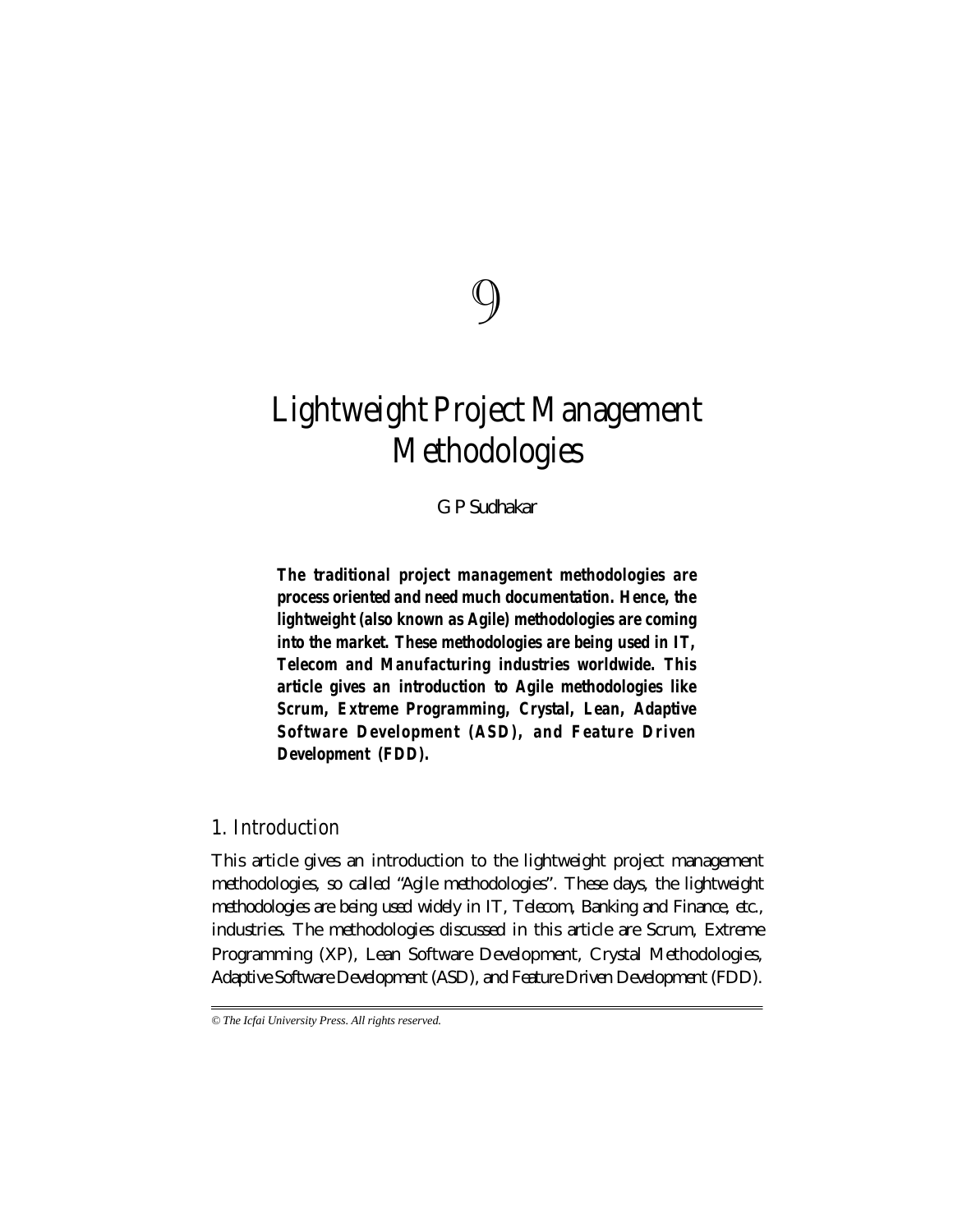As we know very well, traditional project management methodology, so called "Heavyweight methodologies" need huge documentation, more process concentration and less customer interaction. Hence, there is a need for lightweight methodologies, which gives liberty to programmers and allows programmers to do what they are good at with less documentation burden, more customer interaction during development and can sustain to frequent customer's requirements changes.

With this intention, in 2001, *Agile Alliance,* was formed with a group of 12 industry experts including Kent Beck, Jim Highsmith, and Robert C. Martin, etc.

# **2. Agile Philosophy**

The *Agile* methodologies are based on four values (Agile Manifesto), which are given below.

- Individual interaction over processes and tools
- Working software over comprehensive documentation
- Customer collaboration over contract negotiation
- Responding to change over following a plan.

According to this manifesto, communication and interaction are more important than the programming talent (Robert C. Martin, 2001). According to Robert (2001), a team of average programmers who interact well are more likely to succeed than a team of superstars who fail to communicate well.

These agile methodologies suggest us to produce the documents on need basis as and when it is urgent and important. Otherwise do not produce unnecessary documentation, which is an overhead on programmers. Customer interaction is very much important in complex software systems development. Agile methodologies recommend the availability of customer representative on full time basis to the programmers. This makes the systems and requirements clear for the programmers. Change management becomes easy if the customer representative is readily available to the programmers. According to this manifesto, responding to customer change requests quickly is important rather than just following the plans initially devised. This agile manifesto comes along with 12 principles.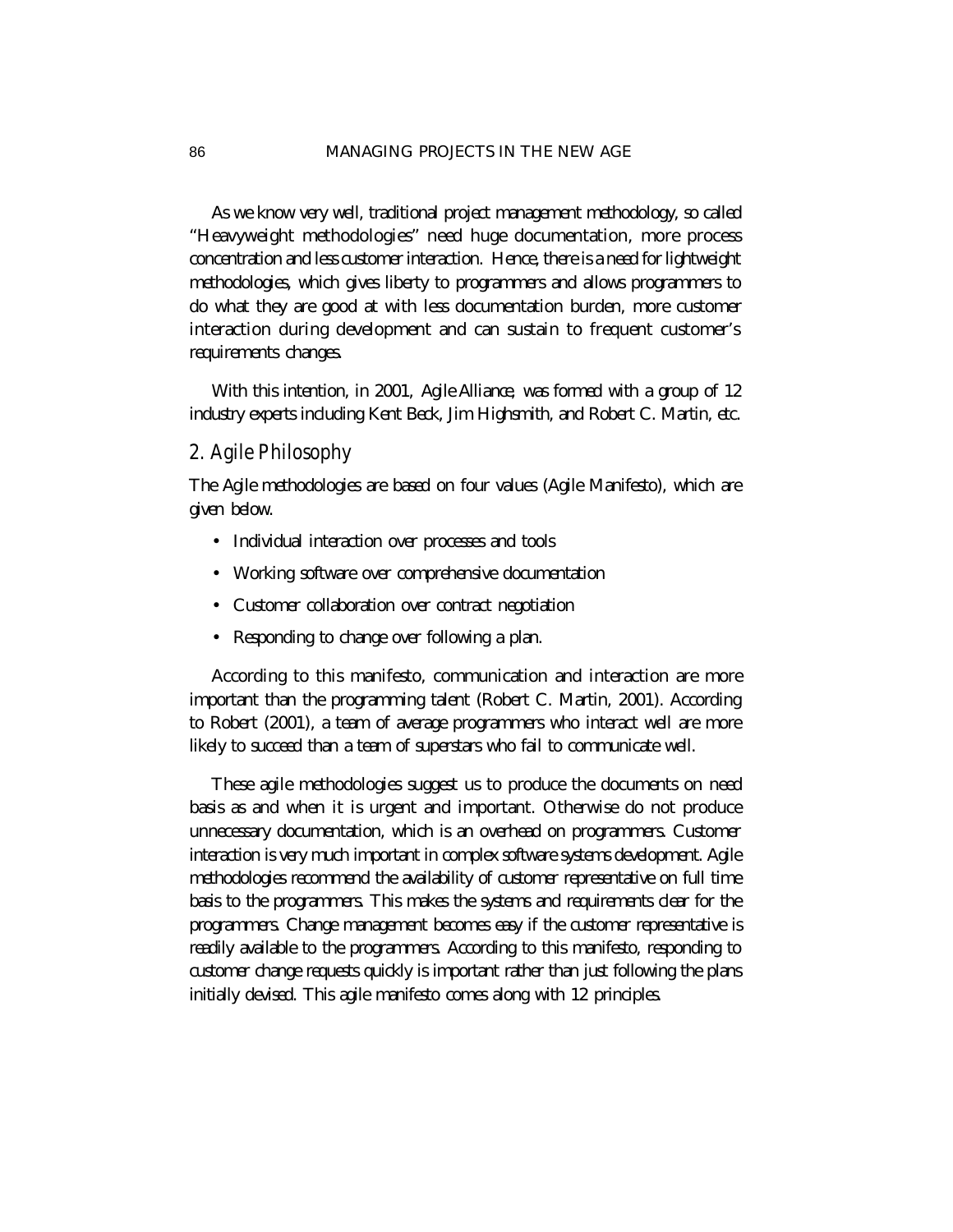The first principle of agile manifesto is "*Our highest priority is to satisfy the customer through early and continuous delivery of valuable software*".

This indicates that the deliverables are to be continuous and should be delivered quickly to the customer. Hence, the agile methodologies suggest the short release cycles with less features or scope. Usually Agile teams are self-organizing teams. Only the responsibility is given to the team. They plan and execute the tasks to complete the deliverables on time.

The other features of Agile teams include place people physically closer, replace documents with talking in person and at whiteboards (Alistair and Jim, 2001). According to Alistair and Jim (2001), Agile philosophy concentrates on people factors in the projects such as amicability, talent, skill and communication and agile processes are designed to capitalize on each individual and each team's unique strengths.

"*Agility requires that teams have common focus, mutual trust, and respect; a collaborative, but speedy, decision-making process; and the ability to deal with ambiguity*" (Alistair and Jim, 2001).

Agile development better suits the small teams. Usually the agile team consists of two to eight team members in Agile projects. Agile methodologies can also be implemented for bigger team sizes as well. Now, let us see an agile methodology known as Scrum in the next section.

# **3. Scrum**

Every Scrum project starts with a *Product backlog*. This backlog consists of functionality, technical architecture, known bugs, etc. Anybody can add anything to the Product backlog. However only the Product Owner prioritizes them (Darrell, 2005). Once Product Owner, ScrumMaster, Scrum team are comfortable, they will start a *Sprint*. A *Sprint* of 30 days is created from the Product backlog. This Sprint is nothing but a release of deliverables. Every Sprint in scrum project will have it's Sprint backlog. Sprint backlog is derived from the product backlog. Based on this backlog, team members get the tasks to execute. Team members estimate the effort based on the tasks assigned to them.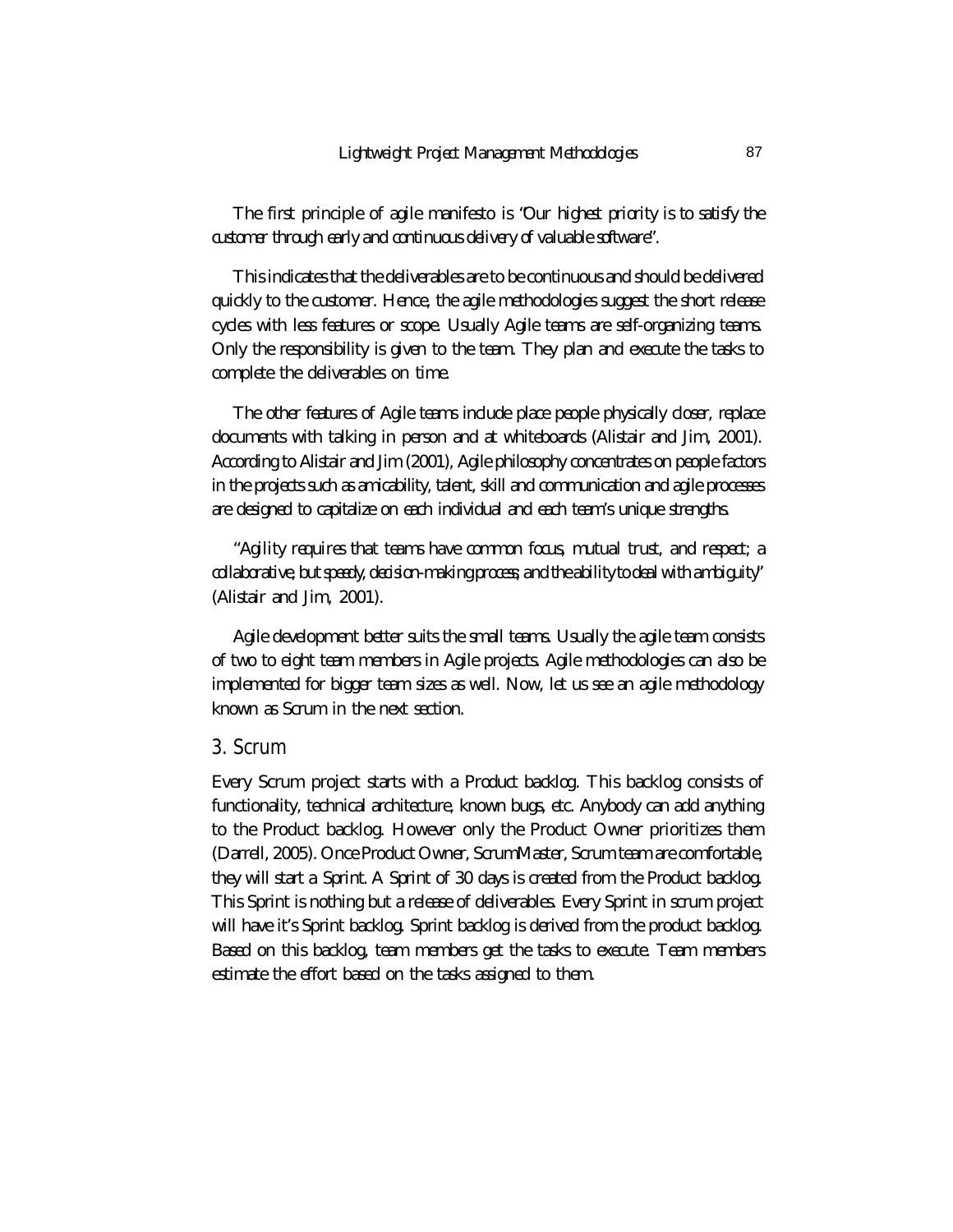During Sprint, external world does not interfere in team's work. Sprint team meets daily for 15 minutes under the leadership of ScrumMaster. The ScrumMaster asks every team member following three questions.

- i) What did you achieve after last Scrum meeting?
- ii) What are the obstacles faced in achieving that?
- iii) What are you planning to do before next Scrum meeting?

By asking the above three questions the ScrumMaster gets the status of work and their plans from team members. These meetings happen everyday during Sprint. *Sprint* is complete with the release of deliverables, or cancellation of the project. At the end of Sprint, stakeholders' meeting happens and the ScrumMaster updates the progress to the stakeholders.

According to Linda (2001), at the end of the Sprint, stakeholders' meeting is held, increments are delivered, surprises are reported, anything can be changed, plans and assignments are made for the next Sprint, or project can be cancelled.

 According to SE Project 2003/2004 group E (2004) report, theoretically Scrum can be applied to any group of people who should work together for a common goal. Its focus is on team empowerment and adaptability. In ideal case, all team members should be collocated for optimal communication among team members otherwise they should meet with teleconferences (SE Project 2003/2004 group E report, 2004). Scrum basically concentrates on short, regular releases.

The advantages of Scrum (Darrell, 2005) include

- Productivity increases
- Continuous improvement
- Team communication improves
- Product becomes manageable
- Customer relationship improves
- Cultural change towards the success of project
- Delivery on time
- Transparent.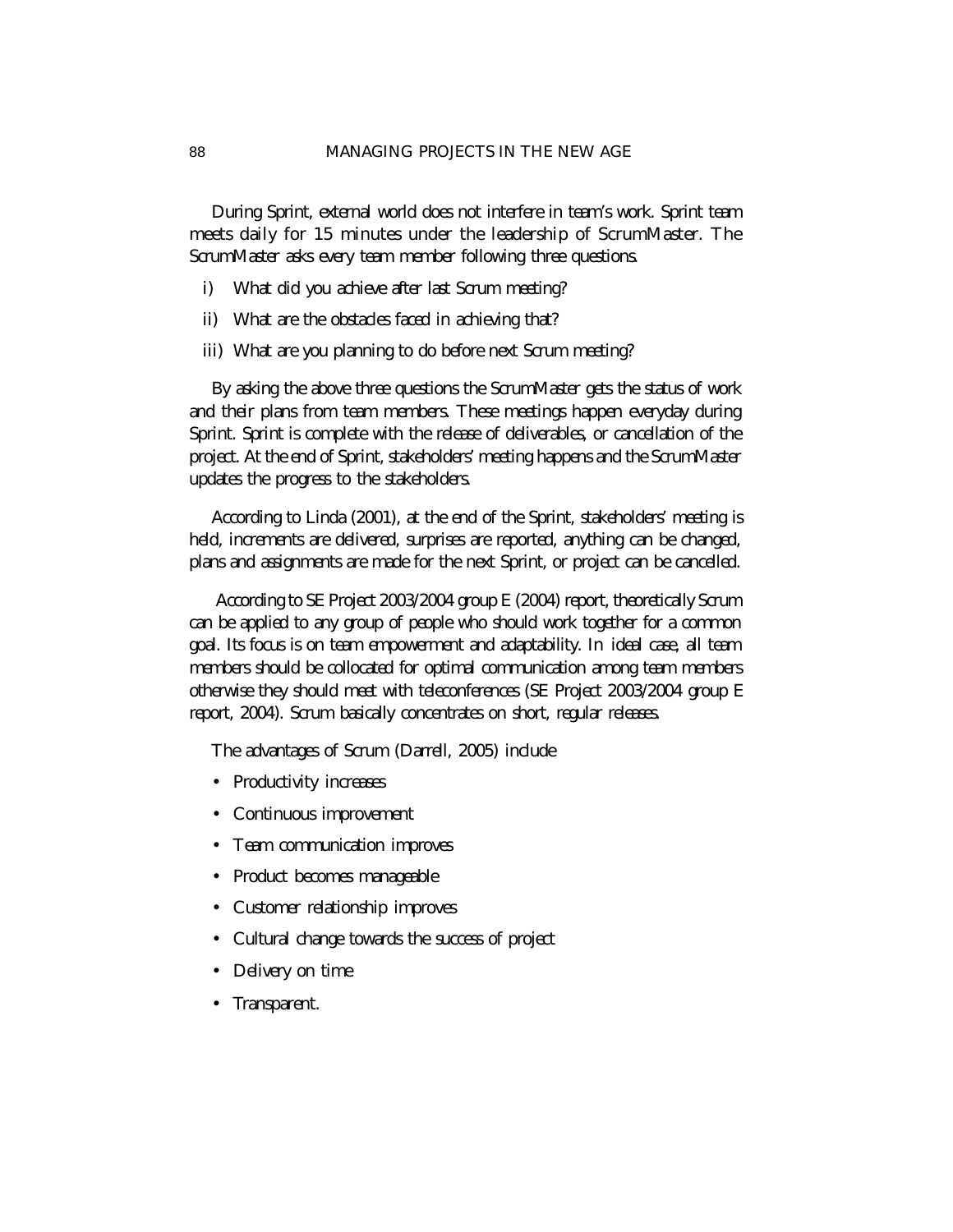#### **4. Extreme Programming (XP)**

Extreme Programming (XP), originated by Kent Beck, is based on four values. They are Simplicity, Communication, Feedback and Courage (Linda, 2001). In XP, the customer representative should be available full-time to the programmers and the development team. Any XP project starts with *User stories*. XP project is made up of releases. Each release is divided into iterations.

Each release may have one to three months duration. At the starting of the iteration, customer splits the user stories specific to the release and assigns the specific iteration. Each iteration may stay for one to two weeks (Everette, 2002). Once user stories are decided for the iteration, these stories are further divided into tasks, which can be estimated and executed by the team members. A team member may take number of tasks.

XP stresses on collective ownership of artifacts. XP is a good choice when requirements are not clear (SE Project 2003/2004 group E report, 2004). XP is meant for small to medium size teams. Customer plays an integral part in XP project. Kent Beck in his book *Extreme Programming Explained* introduced the XP Philosophy and XP Practices.

XP is based on the following practices:

- **Planning Game**: The customer sets the priorities and gives the user stories. The developers does the each task estimation and execution, so that the developers buy in the plans devised.
- **Small Releases**: XP believes in small and quick releases. It believes in providing immediately whatever customer wants. Each release should have the running and tested software.
- **Metaphor**: XP teams should have a common vision and they can use common terminology in the project.
- **Simple Design:** XP uses simple design. Because requirements may change tomorrow, design whatever is needed to meet today's requirements (Ganesh, 2004).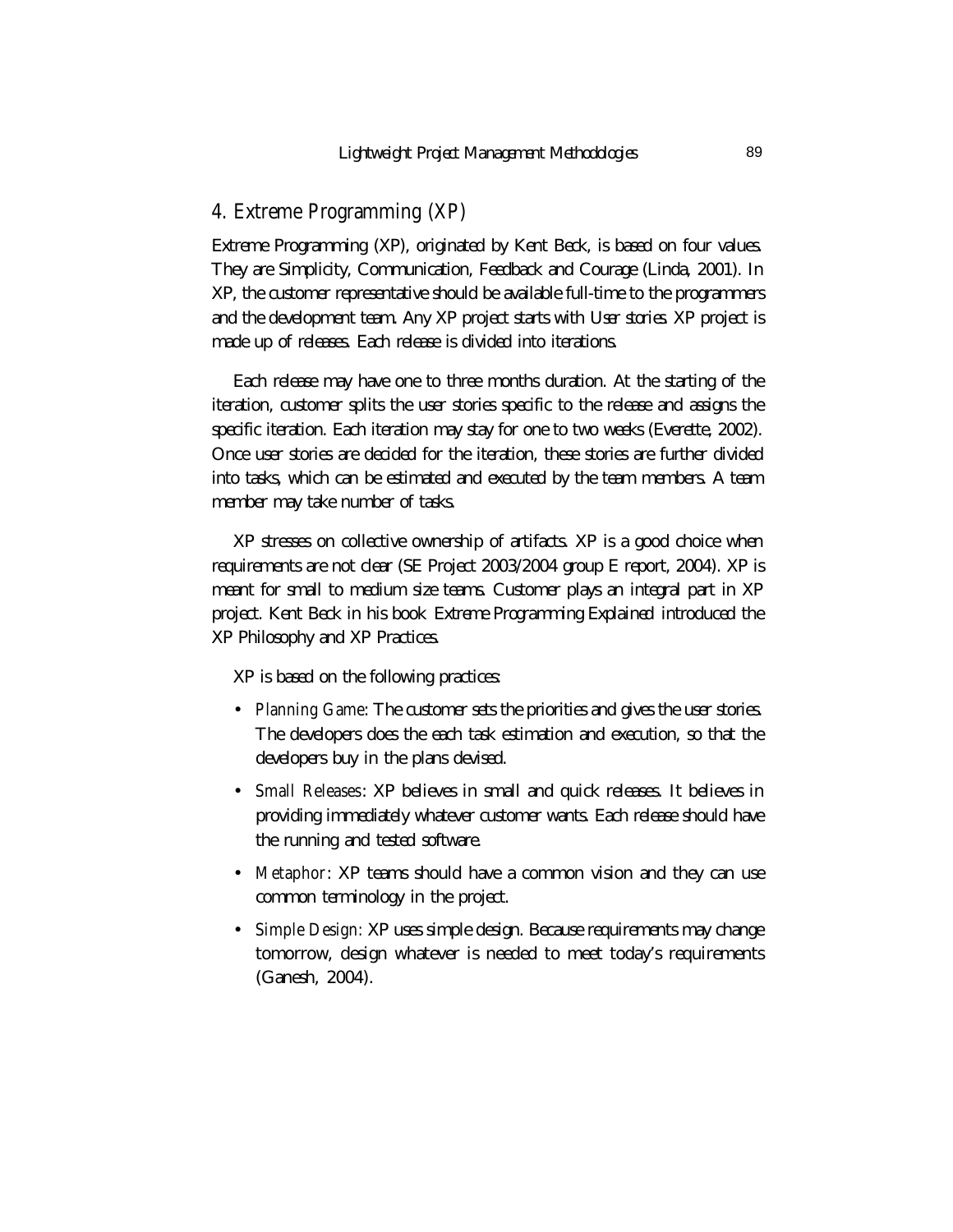- **Testing:** Unit test cases should be written before code is written. Testing should happen till all unit test cases pass otherwise fix the bugs found immediately.
- **Continuous Integration:** XP practices in continuous integration. Integration happens at least once a day in each iteration. All unit tests and functional tests must pass (Linda, 2001).
- **Refactoring:** Once unit testing is done on the code, refactor, if needed, based on the duplication of the code**.**
- **Pair Programming:** In XP projects, programmer is not isolated. Two programmers sitting before one computer write code. One may think about the program to write and other may think about the strategy (Linda, 2001).
- **Collective Ownership:** No single person is owner of specific code. Collective ownership applies to all artifacts. Anybody can modify others code so that entire team gains knowledge of the system.
- **No Overtime**: XP programmers go home on time. In peak time maximum one week of overtime is allowed. Otherwise it indicates something is wrong in the process or schedules (Ganesh, 2004).
- **Coding Standards:** Because everybody follows coding standards in XP projects, anybody can modify others' code easily. It is readable and can be modified easily.
- **On-Site Customer**: A customer representative is available full-time with the XP project team. He/She communicates with the programmers and the team so that he/she is aware of the status of the XP projects without any surprises.

#### **5. Lean Software Development**

For the past two decades, lean philosophy has changed the way we do things in many domains like manufacturing, logistics, and product development. When the customer delays in telling what he/she wants as long as possible, and when he/she asks for something, give it to them so fast that they don't even have time to change their mind (Mary, 2003). This is the idea behind lean software development. It is based on the concepts of lean manufacturing.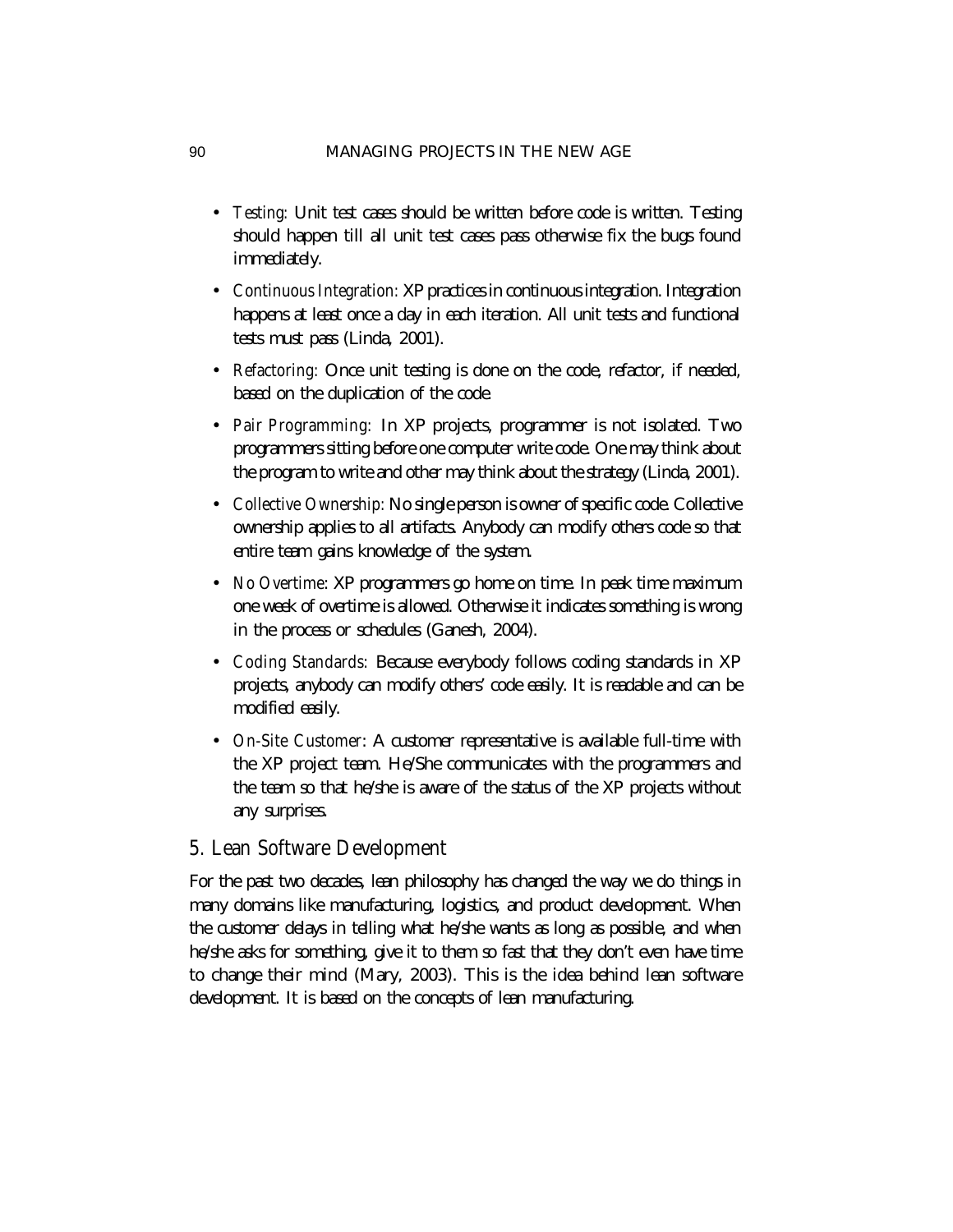Lean software development is based on the following seven principles.

- **i) Eliminate Waste:** Lean thinking starts with identifying the waste in the process and deliverables and removes the waste immediately. The wastes in the software development include partially done work, extra processes, extra features, task switching, waiting, handoffs, and defects (Mary, 2003).
- **ii) Amplify Learning**: Amplify the learning of the programmers because they have to learn both the technical and requirements related concepts from the users/customers (Darrell, 2005).
- **iii) Delay Commitment**: Delay the critical decisions as long as possible. It is better to delay critical decisions because of lack of adequate information in hand. It is better to take decisions with facts and figures in hand.
- **iv) Deliver Quickly:** Deliver as soon as the customer asks for, quickly and before customer changes his/her mind.
- **v) Empower the Team:** This is very much important because software development happens in teams and programmers should be motivated and empowered to get the results from the team.
- **vi) Build integrity:** Integrity is of two types. They are perceived integrity, and conceptual integrity. Perceived integrity makes sure that the information flows from the users to the programmer level through master designers, architects, etc. Conceptual integrity makes sure that all parts of the software product work together well as a whole (Mary, 2003).
- **vii)** See the whole: Traditionally developing bigger software systems is breaking it into manageable pieces and optimize the sub systems, which leads to the sub-optimized overall system.

#### **6. Crystal**

Crystal is a family of methodologies, distinguished by different colors (Clear, Yellow, Orange, Red, Maroon, Blue, Violet). The rigorousness of the methodologies increases with the darkness of the color. Crystal Clear is the lightest color and it is suited for the small projects of team size ranging from two to eight. Crystal is a family of adoptive, human powered, ultralight and shrink to fit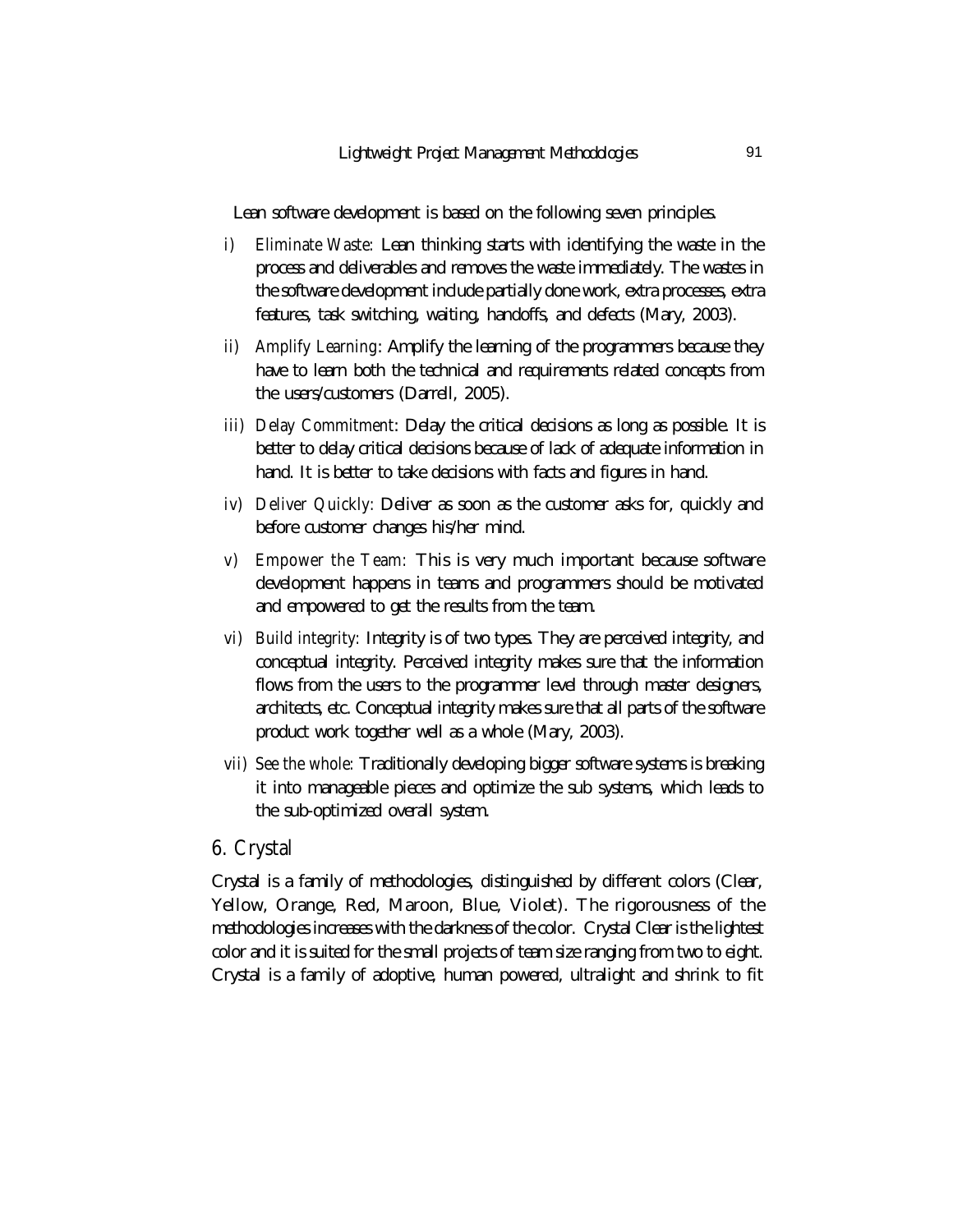software development methodologies (Linda, 2001). These methodologies suggest collaborating closely, observing processes closely and iterating.

The seven properties of Crystal Clear are frequent delivery, reflective improvement, osmotic communication, personal safety, focus, easy access to expert users and technical environment with automated tests, configuration management and frequent integration (SE Project 2003/2004 group E report, 2004).

# **7. ASD (Adaptive Software Development)**

Adaptive Software Development is based on Complex Adaptive Systems (CAS) theory. This software development methodology is based on the life cycle "Speculate->Collaborate->Learn". Speculate is nothing but planning ahead. Collaborate talks about collaborating in the complex systems development. Collaborative activities build products (Jim, 1997). Learning activities expose the products to all the stakeholders. According to Jim (1997), it is difficult to collaborate without learning or learn without collaboration.

The Adaptive Software Development life cycle, as given by Linda (2001) is as follows:

- Speculate
- Conduct project initiation phase
- Determine project time box
- Determine number of cycles for time box
- Write objective statement for each cycle
- Assign primary components to each cycle
- Assign technology and support components to each cycle
- Develop task list
- **Collaborate**
- Learn.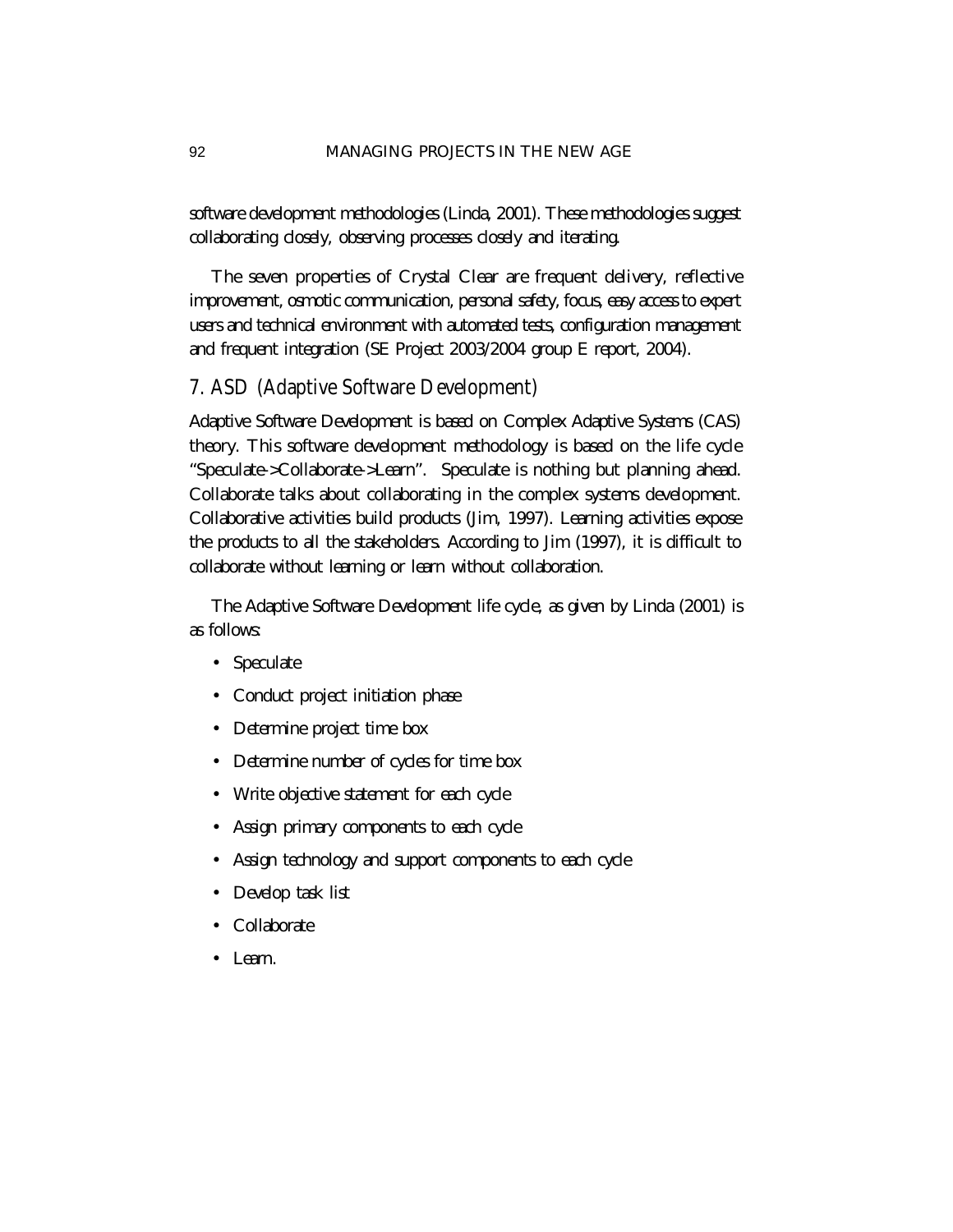# **8. FDD (Feature Driven Development)**

Feature Driven Development (FDD) is the modern concept being used in software product development. The following best practices are followed in FDD (Stephen and John, 2002):

- Domain Object Modeling
- Developing by feature
- Individual Class ownership
- Feature Teams
- **Inspections**
- Regular Builds
- Configuration Management.

#### **9. Mixing the Methodologies**

Scrum can be mixed with Extreme Programming (XP) for engineering purposes. Scrum can also be combined with Crystal Clear (SE Project 2003/2004 group E report, 2004). Crystal Clear can be coupled with XP and Scrum.

# **10. Comparison with Other Methodologies**

The traditional project life cycle methods include waterfall, iterative and incremental method, cowboy method and test-driven approach, etc. In waterfall method, requirements gathering followed by analysis, followed by design, followed by coding and implementation, followed by testing and deployment happens. In iterative and incremental method, the above-mentioned phases will undergo iterations and increments to next phase. With this, the difference is evident in how we execute projects using the agile project management methodologies.

#### **11. Conclusion**

We have seen the *Agile* and lightweight methodologies such as Scrum, Extreme Programming, Crystal, Lean, Adaptive and FDD in this article. This is an introduction to these methodologies widely used in IT and Telecom industries. These can be complemented with PMBOK and PRINCE2, which are used mainly as heavyweight methodologies.